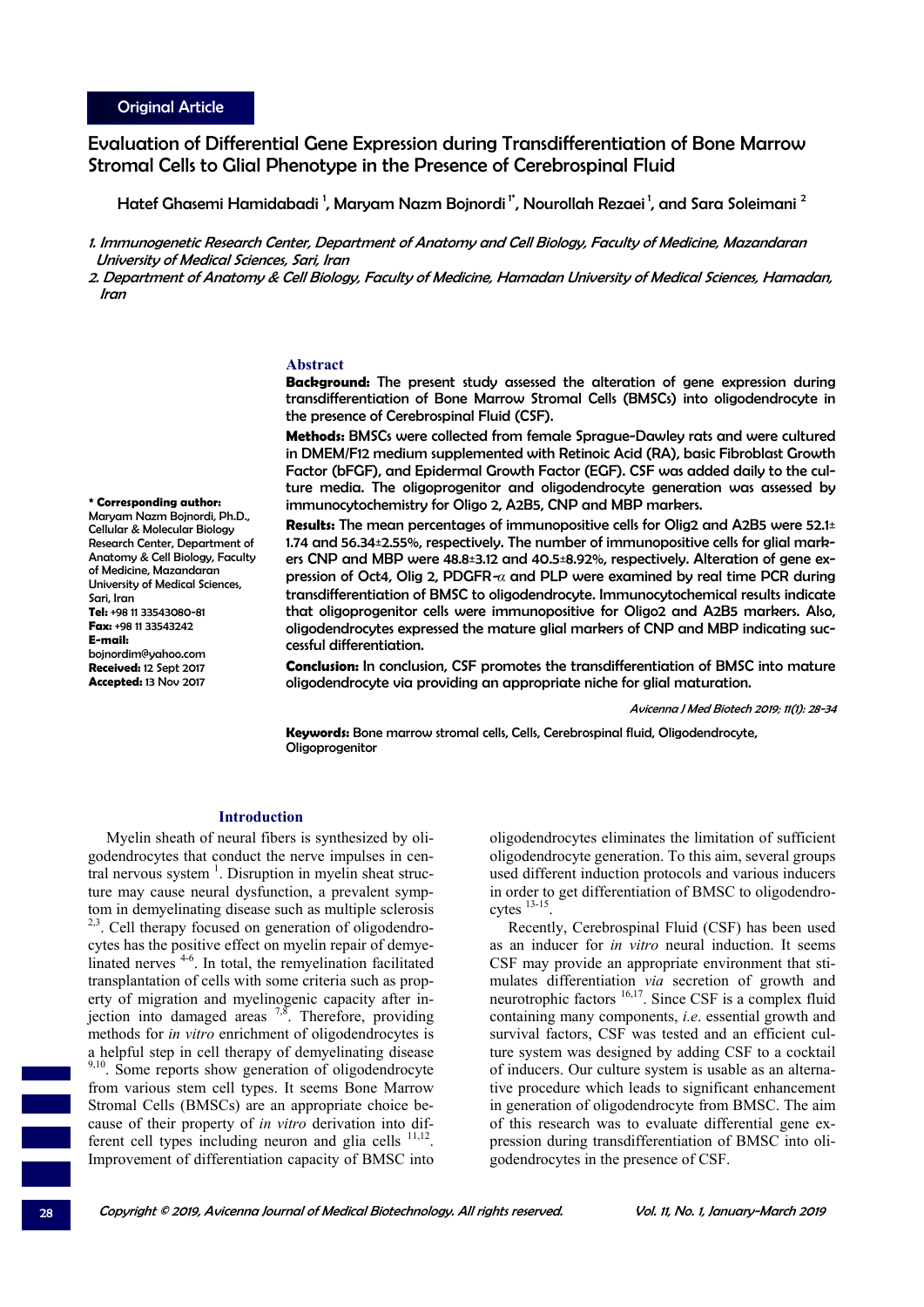# **Materials and Methods**

## *Collection and culture of BMSC*

Animal research was performed after approval by the animal ethics committee of Mazandaran University of Medical Sciences. After euthanasia of Sprague-Dawley female rats (6 to 8 weeks old weighing 250 to 300 *g*), bone marrow cells were collected from femurs by flushing the shaft with a needle and syringe using saline. Five rats in each experiment with eight replicates were used. These cells were disassociated, then washed and centrifuged for 10 *min* at 1500 *rpm*. The cells were cultured in Dulbecco's Modified Eagle Medium (DMEM) (Invitrogen Corp., Carlsbad, CA, USA) supplemented with 10% Fetal Bovine Serum (FBS) (Invitrogen) in a  $37^{\circ}$ C incubator with  $5\%$  CO<sub>2</sub>. Culture medium was replaced every 2 days. When fibroblast like cells attached onto the base of culture plates reached confluence, they were trypsinized using 0.25% trypsin/EDTA (Gibco, Thermo Fisher Scientific, North Nelson Industrial Estate, UK) and then passaged. This was considered the first passage (P1) followed by three additional passages<sup>18,19</sup>

# *Collection and preparation of CSF*

Fifty rat embryos were used for each experiment. Cerebrospinal fluid was collected from cisterna magna of 19 day embryos and was transferred into sterile micro tubes then centrifuged at 1200 *rpm* and finally stored in -20*°C* freezer. This final preparation included DMEM medium with  $5\%$  CSF  $^{20}$ .

# *Morphological characterization of undifferentiated BMSC*

Cell growth and morphological features of the undifferentiated cells were examined and photographed daily using phase contrast microscopy (Olympus inverted phase contrast microscope (BX51), Olympus, Tokyo, Japan). Morphological changes of cells during induction stage were monitored daily and glial differentiation was confirmed during the induction phase.

### *Multilineage differentiation*

The multipotency of BMSC was evaluated *via* differentiation into osteoblast and adipocyte according to standard staining protocols *e.g*. alizarin red for calcium and oil red for lipid. The treated cells were stained with Alizarin Red/Oil Red Staining Solution (#TMS-008-C, Sigma, St. Louis USA). Osteogenic differentiation medium included DMEM containing 10 *nM* β-glycerophosphate, 80 *µg/ml* ascorbic acid and 10 *nM* dexamethasone. Adipogenic differentiation medium consisted of DMEM with 10% FBS and 100 *nM* dexamethasone.

### *Flow cytometry*

To perform flow cytometry, BMSCs from the fourth passage (P4) were trypsinized, washed and resuspended in PBS. All antibodies were obtained from Abcam. Cells were stained for mesenchymal cell surface marker antibodies, CD90, CD44 and CD73. Cells were also stained for hematopoietic stem cell markers; CD33 and CD34. All antibodies were incubated for 30 *min* at room temperature in a dark place. The stained cells were then washed with PBS and then incubated with appropriate secondary antibodies for 60 *min* at room temperature in a dark place.

The flow cytometry results were analyzed using a FACS Calibur™ (BD Biosciences, Singapore). The flow cytometry results were analyzed with Cellquest™ WinMDI software (BD Biosciences).

### *Differentiation of BMSC into oligodendrocyte*

After the fourth passage (P4), BMSCs were cultured in DMEM/F12 media (Sigma-Aldrich) supplemented with 5% FBS, 1 *μM* Retinoic Acid (RA) (Sigma-Aldrich), 20 *ng/ml* basic Fibroblast Growth Factor (bFGF) supplement (Sigma-Aldrich) and 10 *ng/ml* Epidermal Growth Factor (EGF) (Sigma-Aldrich) for 2 days in order to have induction of oligoprogenitor cells. This treatment was followed by induction with CSF for 8 days to obtain oligodendrocytes. CSF was added to the culture medium every day and the differentiated cells were examined daily during the induction protocol. Three control groups were included as follows: Control 1: BMSC from P4 cultured in DMEM/F12/5% FBS for 10 days, Control 2: BMSC from P4 cultured in DMEM /F12/5% FBS/RA/EGF/bFGF for 10 days and, Control 3: BMSC from P4 cultured in CSF for 10 days.

## *Immunocytochemical preparation for fluorescence microscopy*

To identify the differentiated oligoprogenitor cells and oligodendrocytes, immunocytochemistry technique was done. The cells were fixed in 4% paraformaldehyde (pH=7.4) followed by incubation in 5% goat serum blocking buffer for 30 *min*. All antibodies were from Abcam, Milton, Cambridge, UK. Immunostaining was performed for oligoprogenitor cells and oligodendrocyte using Olig2 and A2B5 antibodies for oligoprogenitor cells, CNP and MBP antibodies for mature oligodendrocytes. Antibodies were diluted in PBS and incubated at 4*°C* overnight then rinsed twice with PBS buffer. Cells were then incubated with secondary antibodies for 60 *min* at room temperature in a dark place, rinsed with PBS, and counterstained with DAPI 1:1000 (Sigma-Aldrich) for 1 *min*. Sections were cover slipped with 90% glycerol. The stained cells were observed under fluorescent microscope (Leica, Wetzlar, Germany).

# *Real time polymerase chain reaction (Real timePCR)*

To investigate differentiated oligoprogenitor cells and oligodendrocytes, real time PCR was performed to evaluate the expression of oligoprogenitor and mature oligodendrocyte markers. *Olig2*, *PDGF-α* and *PLP* genes were evaluated. Gene expression alteration was monitored during *in vitro* differentiation of BMSC into oligoprogenitor and oligodendrocyte cells.

Total RNA was extracted from BMSC, oligoprogenitor and oligodendrocyte cells using RNX Plus TM (Cinnagen, Iran). The cDNAs were synthesized using cDNA Synthesis Kit (Fermentas, Lithuania). PCR was carried out using Master Mix and SYBR Green (Applied Biosystems, Foster City, CA, USA) in a thermo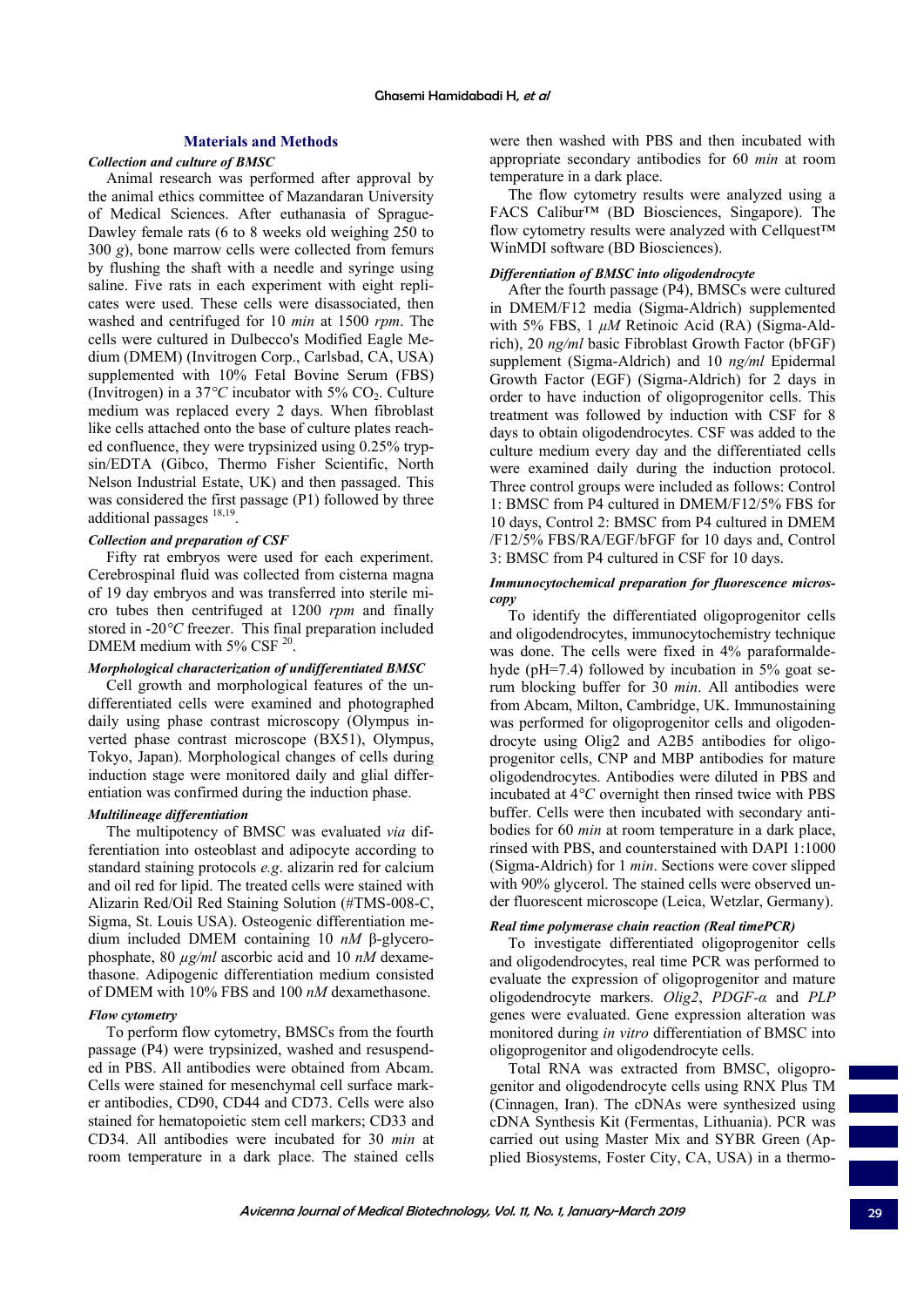cycler (Applied Bio-systems). The PCR program started with an initial melting cycle, 4 *min* at 94*°C*, to activate the polymerase followed by 40 cycles of a melting step (20 *s* at 94*°C*), an annealing step (30 *s* at 57*°C*), and an extension step (30 *s* at 72*°C*). Primer sequences (forward and reverse) were as follows: *Oct4* gene (mulipotency marker of BMSC) was assessed using the 5´ AAGCTGCTGAAACAGAAGAGG 3´ forward primer and the 5<sup>'</sup> ACACGGTTCTCAATGCTAGTC 3<sup>'</sup> reverse primer. The expression of rat *PDGFR-α* gene **(**oligoprogenitor marker) was assessed using forward 5´CTAATTCACATTCGGAAGGTTG 3´ and reverse 5´GGACGATGGGCGACTAGAC 3´. The expression of *Olig2* gene **(**oligoprogenitor marker) was evaluated with forward 5' CCGAAAGGTGTGGATGCTTAT 3' and reverse 5′ TCGCTCACCAGTCGCTTCAT 3′. Expression of *PLP* gene, the marker for mature oligodendrocyte, was done using forward primer 5′ AGTC TGTGTCTGGAGAGCAG 3′ and 5′ TACGGTATCG CCGCTCCCGATTCGCA-3 the reverse primer. The expression of *ß actin* gene (positive control) was evaluated using 5' CTTCTTGGGTATGGAATCCTG 3' forward primer and 5´ GTGTTGGCATAGAGGTCTT TAC  $3'$  reverse primers  $11-13$ . The data were evaluated using StepOne software V2.1 (Applied Biosystems). Gene expression levels were calculated according to 2<sup>-</sup> ΔΔ*Ct* formula.

### *Statistical analysis*

One-way analysis of variance (ANOVA) and Tukey post hoc test (SPSS 13.0 software) were used for analyzing the data ( $p<0.05$  was considered significant).

# **Results**

# *Characterization of BMSC*

The morphological evaluation showed the prolifera-



Figure 1. The morphological appearance of cultured BMSC. A) Primary culture of BMSC after 4 *hr* culture, B) The cell population after the 4th passage culture. Scale bars 10 *μm.*

tive and adherent activity of the isolated BMSC. Bone marrow stromal stem cells had spindle shaped morphology similar to fibroblast morphology and were attached tightly to the flask (Figure 1). This morphological appearance confirmed the mesenchymal characteristics of BMSC. The flow cytometry results showed BMSCs were positive for the mesenchymal markers; CD90, CD44 and CD73 but were negative for CD33 and CD34 hematopoietic markers (Figure 2). Multilineage differentiation was evaluated to confirm the MSC characteristics of isolated cells. Adipogenic differentiation was confirmed by oil red O staining of lipid droplets (Figure 3A) and osteogenic differentiation by production of calcium deposits stained with alizarin red (Figure 3B).

## *Differentiation of oligoprogenitor cells from BMSC*

Oligoprogenitor cells were induced in the presence of CSF followed by differentiation to an oligodendrocyte structure. Morphological changes that appeared in cells exposed to CSF were characterized by phase contrast microscopy (Figures 4B and 4C). Differentiation into oligoprogenitor cells was done by immunostaining with Olig2 and A2B5 which confirmed these glial progenitor markers (Figures 5A and 5B). The mean



Figure 2. Flow cytometric analysis of BMSC (Passage 4). Isolated bone marrow cells are strongly positive for MSC surface markers but didn't express CD33 and CD34.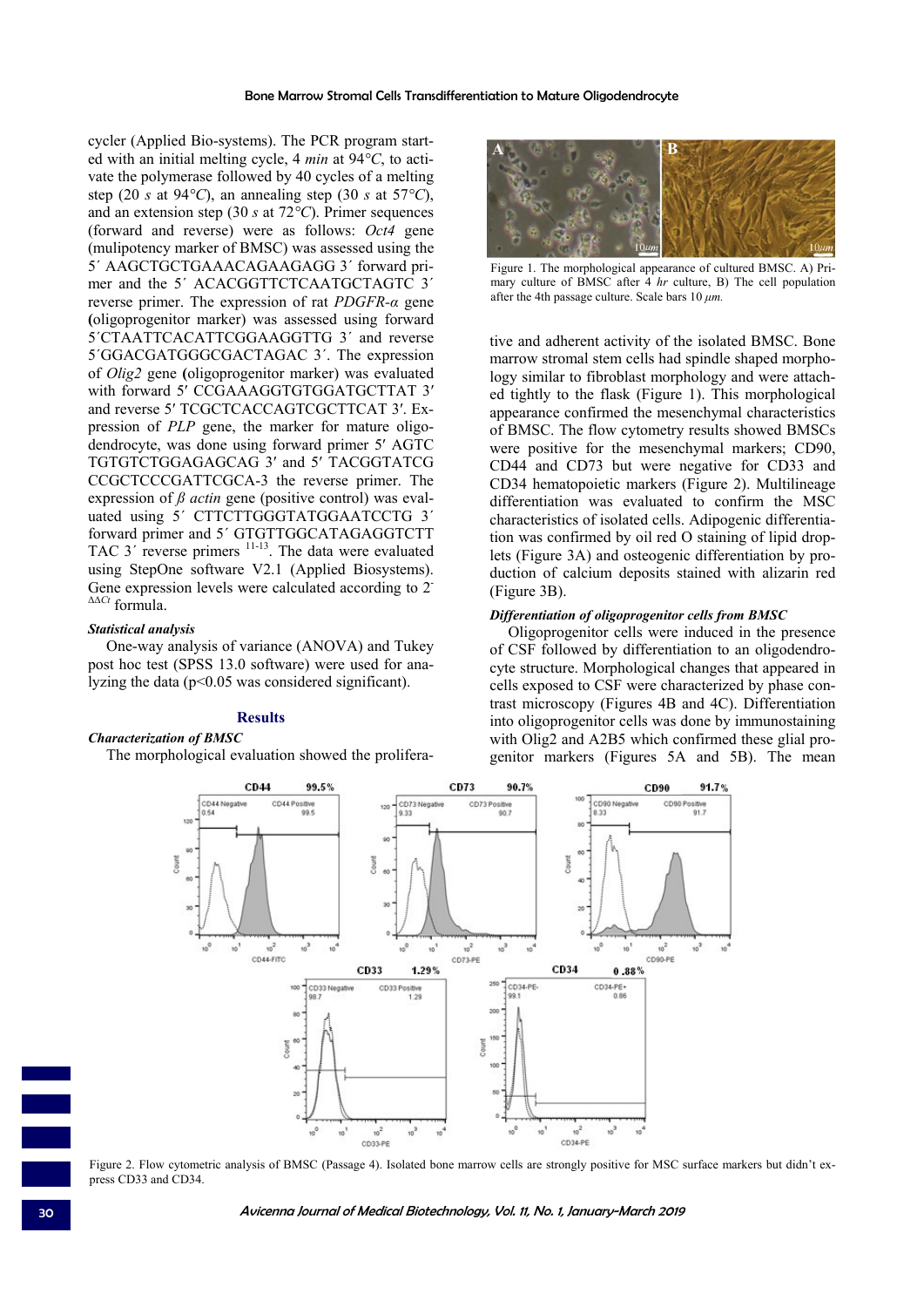

Figure 3. Multilineage differentiation of BMSC, A) Adipogenic differentiation of BMSC (Oil Red O stain of lipid droplets). B) Osteogenic differentiation of BMSC; (Alizarin Red Stain for calcium). Scale bars 10 *μm.*



Figure 4. Scheme showing the protocol for differentiation of BMSC to oligodendrocyte. For glial cells, undifferentiated BMSCs A) were plated in media that induce OPC generation B). Further cultivation in the presence of CSF was used to complete the maturation of OPC to Oligodendrocyte C). Scale bars 10 *μm.*

percentages of immunopositive cells for Olig2 and A2B5 were 52.1±1.74 and 56.34±2.55%, respectively. Figure 6 compares *Oct4*, *Olig2* and *PDGF-α* genes expressions obtained by real time PCR. The expression of *Olig2* and *PDGF-α* genes significantly increased in oligoprogenitor cells as compared to untreated BMSC. The expression of Oct4 was down-regulated during transition of BMSC to oligoprogenitor cells (Figure 6).

#### *CSF increases differentiation of mature oligodendrocyte*

At the end of the induction phase, glial progenitorlike cells were developed into a branched morphology. The glial appeared as multi-processes (Figure 4C). After exposure to CSF, immunostained cells were dissociated for expression of the specific markers, CNP and MBP, to identify mature oligodendrocytes. The proportion of immunostaining results showed that at the end of the induction protocol, the differentiated cells were immunopositive for the mature oligodendrocyte markers; CNP and MBP (Figures 5C and 5D).

Also no positive reaction for glial markers was detected in Control 1 which received no treatment (Figures 5E-H). The number of immunopositive cells for glial markers (Olig2, A2B5, CNP and MBP) in Control 2 were 49.8±4.64, 47.33±7.84, 48.8±3.12, 40.5±8.92, respectively and in Control 3 were  $31.40\pm2.12$ ,  $30.13\pm$ 5.39, 25.5±2.98, 29.17±9.30%, respectively (Figure 5; I-L; M-P).

Data of real time PCR showed a significant increase in expression of PLP in mature differentiated oligo-



Figure 5. Immunocytochemistry analysis of differentiated bone marrow stromal cells into oligodendrocyte like cells. Fluorescence images of oligoprogenitor markers (Olig2 and A2B5) and mature oligodendrocyte markers; (CNP and MBP) in experimental group (A-D); Negative Control 1 (E-H) Control 2 (I-L), and Control 3. (M-P). Scale bars 10 *μm.*



Figure 6*.* Ratio of gene expression of *Oct4*, *Olig2*, *PDGF-α* in oligoprogenitor cells compared to BMSC. \*: Significant increase or decrease. OPC: Oligoprogenitor cells. BMSC: Bone marrow stromal cells. Data are shown as mean±SEM from three independent experiments.

dendrocytes at the end of our induction protocol as compared to oligoprogenitor cells (Figure 6). Olig2 and PDFG*-α* were down regulated in differentiated oligodendrocytes as compared to oligoprogenitor cells (Figure 7). The glial markers, Olig2, PDGF*-α* and PLP, were expressed more in the experimental group as compared to Control 2 and Control 3 (Figure 8). Data are shown as mean±SEM from three independent experiments.

### **Discussion**

BMSC has a therapeutic application in tissue engineering and for treatment of neurodegenerative disease because of BMSC ability to differentiate into various neural cell types  $18,19$ . This indicates cell therapy techniques based on *in vitro* BMSC differentiation which is an effective treatment of a central nervous system le-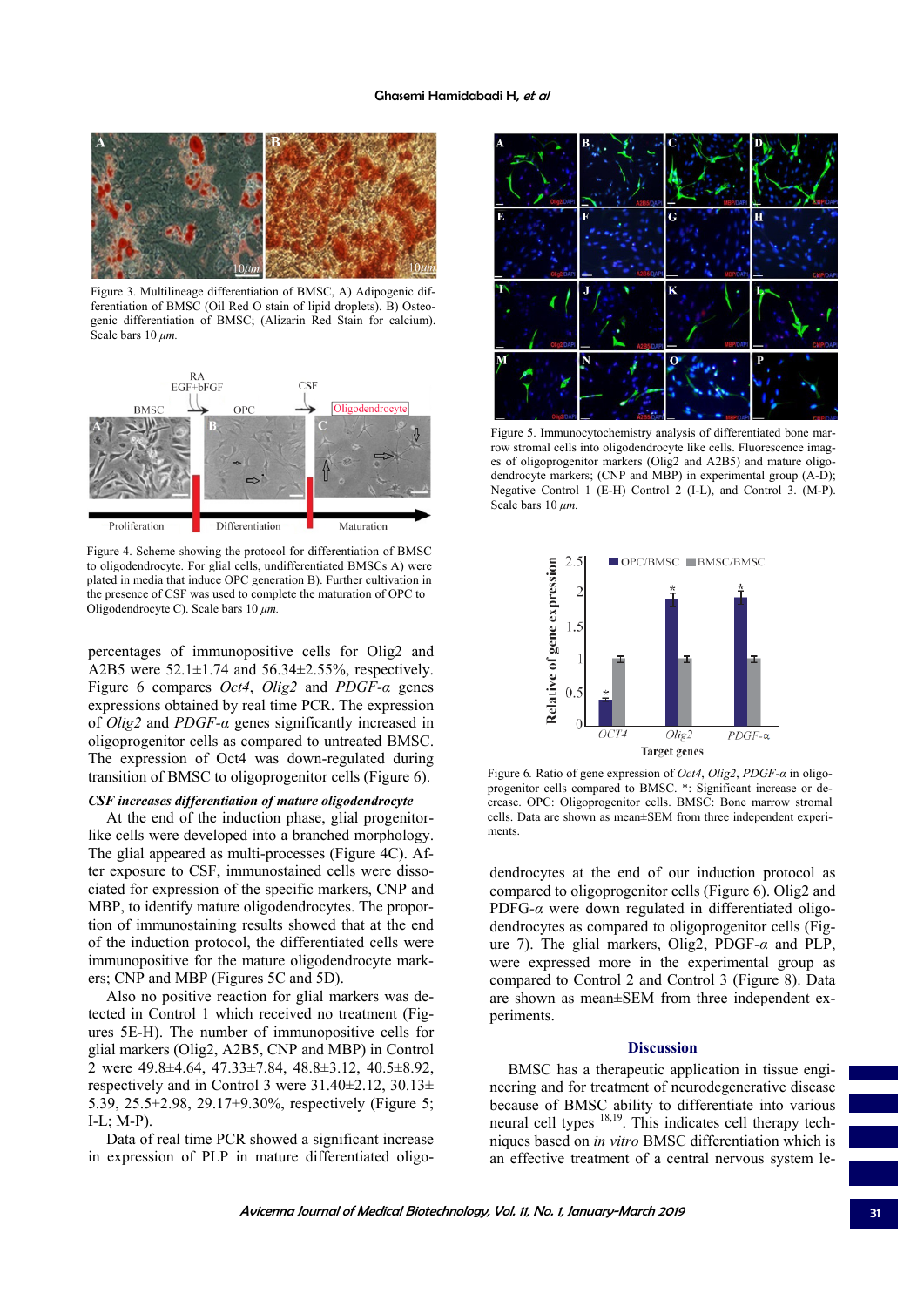## Bone Marrow Stromal Cells Transdifferentiation to Mature Oligodendrocyte



Figure 7. Ratio of gene expression of *Olig2, PDGF-α* and *PLP* in oligodendrocyte compared to oligoprogenitor cells. \*: Significant increase or decrease. OPC: Oligoprogenitor cells*.* OLC: Oligodendrocyte. Data are shown as mean ±SEM from three independent experiments.



Figure 8. Comparison of gene expression of *Oct 4*, *Olig2*, *PDGF-α* in experimental group compared to Control 2 and Control 3. \*: Significant decrease with experimental group. Data are shown as mean± SEM from three independent experiments.

sions 19,20*. In vitro* generation of oligodendro-cytes could be usable as a source for cell therapy.

Derivation of high pure population of oligodendrocytes is a controversial issue that needs some specific conditions. This process is possible *via* various differentiation protocols using different inducers and growth factors to mediate cell differentiation. In this study, differentiated BMSC was directed to become oligodendrocytes and among various protocols mentioned, CSF was selected for the induction of differentiation.

Cerebrospinal fluid is a mixture of various nutrients, growth factors and an extracellular matrix component that have directly interacted with stem cell niches of neural system. Growth factor [CSF-Insulin-Like Growth Factor-2 (IGF2)] stimulates brain development. CSF-IGF2 controls cell division *via* specific surface receptors of neural stem cells. Specific key morphogens elements such as FGF-2, EGF, and retinoic acid recognized as a survival and mitogenic factor for oligodendrocyte progenitor cells promote glial differentiation protocol that influences neurogenesis 21,22. The CSF complex of factors, nutrients and components mediate the maturation process of undifferentiated cells 21,22. Differentiated BMSCs were promoted to oligodendrocytes using CSF as an inducer that prepares a microenvironment similar to the natural conditions of the central nervous system.

At the first step, the morphological features of BMSC were investigated. This is a spindle shaped cell population with a high proliferation and adherent activity similar to the results from previous reports 23-26. The morphological feature changes of differentiated oligoprogenitor were monitored and oligodendrocyte was evaluated *via* phase contrast microscopy. In this research, adding CSF to the medium increased differentiation of oligoprogenitor cells as well as their maturation. The results of this research are similar to a finding in which the promotional role of CSF in differentiation of neural progenitor was proved <sup>27</sup>.

Oligoprogenitor cells with protruding processes were differentiated into mature oligodendrocyte cells after 8 days of incubation with CSF. Generation of mature oligodendrocyte with the ability of remyelination could be used as a therapeutic approach to repair demyelination diseases.

Immunocytochemistry dates showed that BMSC exposed to supplements of RA, bFGF and EGF expressed glial markers such as Olig2 and A2B5, which have no expression in the untreated BMSC (Control 1). These results are in agreement with previous results reporting glial markers in undifferentiated BMSC <sup>14,15</sup>.

At the end of the differentiation protocol and in the presence of CSF, the differentiated BMSCs had positive reaction for CNP and MBP (markers of mature glial cells) while the undifferentiated BMSCs didn't express these markers. The differentiated oligodendrocytes expressed more functionality markers, CNP and MBP, upon exposure to CSF fluid in comparison to Control 2 which didn't receive any CSF.

Our protocol was based on using natural, organic material *e.g*. cerebrospinal fluid, and led to derivation of oligodendrocytes compared to previous research studies using only chemical inducers <sup>23,24</sup>. Those research studies differentiated BMSCs to oligodendrocytes using some inducers including bFGF, PDGF and T3. The low presence of mature oligodendrocytes in this type of research is related to using chemical inducers that are potentially pernicious and can damage the cells over long periods of time during culture.

It seems that CSF as used in our protocol can mediate glial differentiation and maturation *via* activation of a subset of genes involving myelinogenesis. Transition of BMSC to oligodendrocytes is accompanied with a wide range of gene expression changes. Our real time PCR date showed over expression of *Olig2* and *PDGFα* genes in oligoprogenitor cells as compared with untreated BMSC. Also, the expression of the pluripotent marker Oct4 was down-regulated during transition of BMSC to oligoprogenitor cells. The maturation of oligoprogenitor cells was completed in the presence of CSF using detection of the *PLP* gene.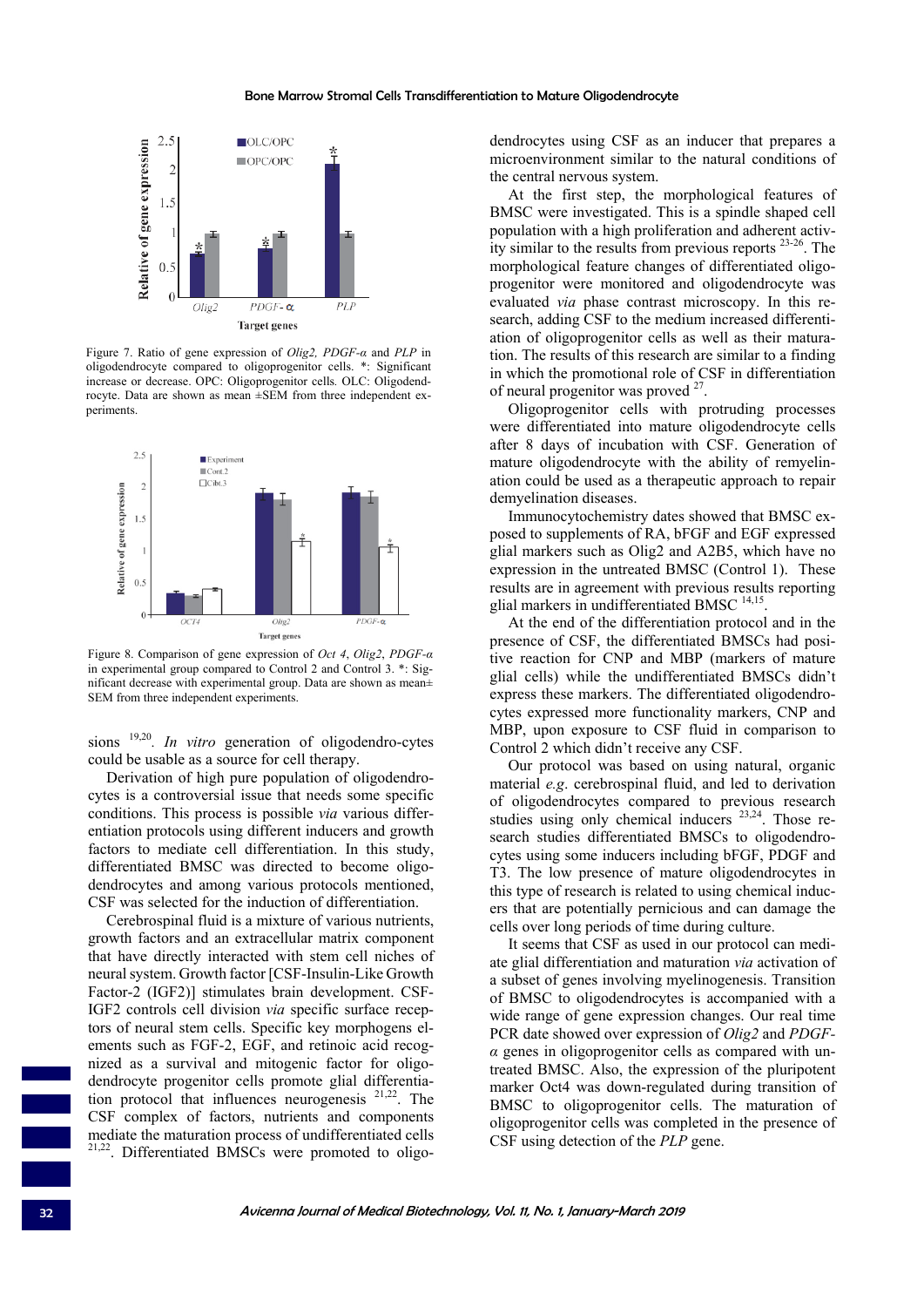PLP marker was expressed in mature oligodendrocytes while this marker has no expression in untreated BMSC and oligoprogenitor cells. In addition, *Olig2* and *PDGF-α* genes were down regulated in mature oligodendrocytes as compared to oligoprogenitor cells. The results support the previous reports about down regulation of these genes in mature oligodendrocytes. Also, the up regulation of PLP was the evidence which confirmed the differentiation of mature oligodendrocytes involved in myelin synthesis using our induction system supplemented with CSF.

In two previous studies, the successful rate of derivation of oligodendrocytes from BMSC was at a low level 14,15. It seems the inducers used in these research studies affected only a limited number of stem cells. However, the division neurotrophic effect of CSF components, such as CSF-insulin-like growth factor-2 (IGF2), EGF, FGF-2 and RA acts as a survival and mitogenic factor for oligodendrocyte progenitor cells and promotes glial differentiation protocol. Since CSF has the enriched microenvironment including various growth factors, extracellular matrix elements and nutrient components, it can affect the neural stem cell niches 23-25. CSF has the components that mediate proliferation of neural stem cells and complete the maturation of the progenitor cells  $28,29$ . It seems the addition of CSF into the differentiation medium facilitates differentiation of BMSC to oligodendrocyte phenotype *via*  providing a suitable microenvironment similar to a natural neural condition  $30,31$ . CSF increases development of oligoprogenitor cells and mediates signaling pathways *via* cellular receptors and gene expression including EGF and BDNF receptors <sup>32,33</sup>

## **Conclusion**

In our research, the results indicated CSF can promote differentiation of BMSC into oligodendrocytes. The differentiated oligodendrocytes using our differentiation protocol could be used for cell therapy in neurodegenerative disorders. Differentiation of oligodendrocytes from BMSC is also a possible therapeutic approach in regenerative medicine for remyelination of damaged nerve fibers.

### **Acknowledgement**

This project was funded by the grants from Mazandaran University of Medical Sciences, Sari, Iran (No. 678).

### **References**

- 1. Crawford AH, Stockley JH, Tripathi RB, Richardson WD, Franklin RJ. Oligodendrocyte progenitors: adult stem cells of the central nervous system. Exp Neurol 2014;260:50-55.
- 2. Czepiel ME, Boddeke E, Copray S. Human oligodendrocytes in remyelination research. Glia 2015;63(4):513- 530.
- 3. Grade S, Bernardino L, Malva JO. Oligodendrogenesis from neural stem cells: perspective for remyelinating strategies. Int J Dev Neurosci 2013;31(7):692-700.
- 4. Miller RH, Bai L. Cellular approaches for stimulating CNS remyelination. Regen Med 2007;2(5):817-829.
- 5. Haratizadeh S, Nazm Bojnordi M, Niapour A, Bakhtiari M, Ghasemi Hamidabadi H. [Improvement of neuroglial differentiation from human dental pulp stem cells using CSF]. J Mazandaran Univ Med Sci 2016;26(140):1-14. Persian.
- 6. Sher F, Balasubramaniyan V, Boddeke E, Copray S. Oligodendrocyte differentiation and implantation: new insights for remyelinating cell therapy. Curr Opin Neurobiol 2008;21(5):607-614.
- 7. Luessi F, KuhlmannT, Zipp F. Remyelinating strategies in multiple sclerosis. Expert Rev Neurother 2014;14(11): 1315-1334.
- 8. Bowles AC, Scruggs BA, Bunnell BA. Mesenchymal stem cell-based therapy in a mouse model of experimental autoimmune encephalomyelitis (EAE). Methods Mol Biol 2014;1213:303-319.
- 9. Cohen JA. Mesenchymal stem cell transplantation in multiple sclerosis. J Neurol Sci 2013;5;333(1-2):43-49.
- 10. Darlington PJ, Boivin MN, Bar-Or A. Harnessing the therapeutic potential of mesenchymal stem cells in multiple sclerosis. Expert Rev Neurother 2011;11(9):1295- 1303.
- 11. Gao YJ, Qian W, Wang BH, Lin R, Hou XH. Differentiation potential of bone marrow stromal cells to enteric neurons in vitro. Chin J Dig Dis 2006;7(3):156-163.
- 12. Shintani A, Nakao N, Kakishita K, ItakuraT. Protection of dopamine neurons by bone marrow stromal cells. Brain Res 2007;1186:48-55.
- 13. Sanchez-Ramos J, Song S, Cardozo-Pelaez F, Hazzi C, Stedeford T, Willing A, et al. Adult bone marrow stromal cells differentiate into neural cells in vitro. Exp Neurol 2000;164(2):247-256.
- 14. Kaka GR, Tiraihi T, Delshad A, Arabkheradmand J, Kazemi H. In vitro differentiation of bone marrow stromal cells into oligodendrocyte-like cells using triiodothyronine as inducer. Int J Neurosci 2012;122(5):237-247.
- 15. Sanchez-Ramos JR. Neural cells derived from adult bone marrow and umbilical cord blood. J Neurosci Res 2002; 69(6):880-893.
- 16. Miyan JA, Nabiyouni M, Zendah M. Development of the brain: a vital role for cerebrospinal fluid. Can J Physiol Pharmacol 2003;81(4):317-328.
- 17. Johanson CE, Duncan JA 3rd, Klinge PM, Brinker T, Stopa EG, Silverberg GD. Multiplicity of cerebrospinal fluid functions: New challenges in health and disease. Cerebrospinal Fluid Res 2008;5:10.
- 18. Woodbury D, Schwarz EJ, Prockopand DJ, Black IB. Adult rat and human bone marrow stromal cells differentiate into neurons. J. Neurosci Res 2000;61(4):364-370.
- 19. Jiang Y, Jahagirdar BN, Reinhardt RL, Schwartz RE, Keene CD, Ortiz-Gonzalez XR, et al. Pluripotency of mesenchymal stem cells derived from adult marrow. Nature 2002;418(6893):41-49.

Avicenna Journal of Medical Biotechnology, Vol. 11, No. 1, January-March 2019 **33**